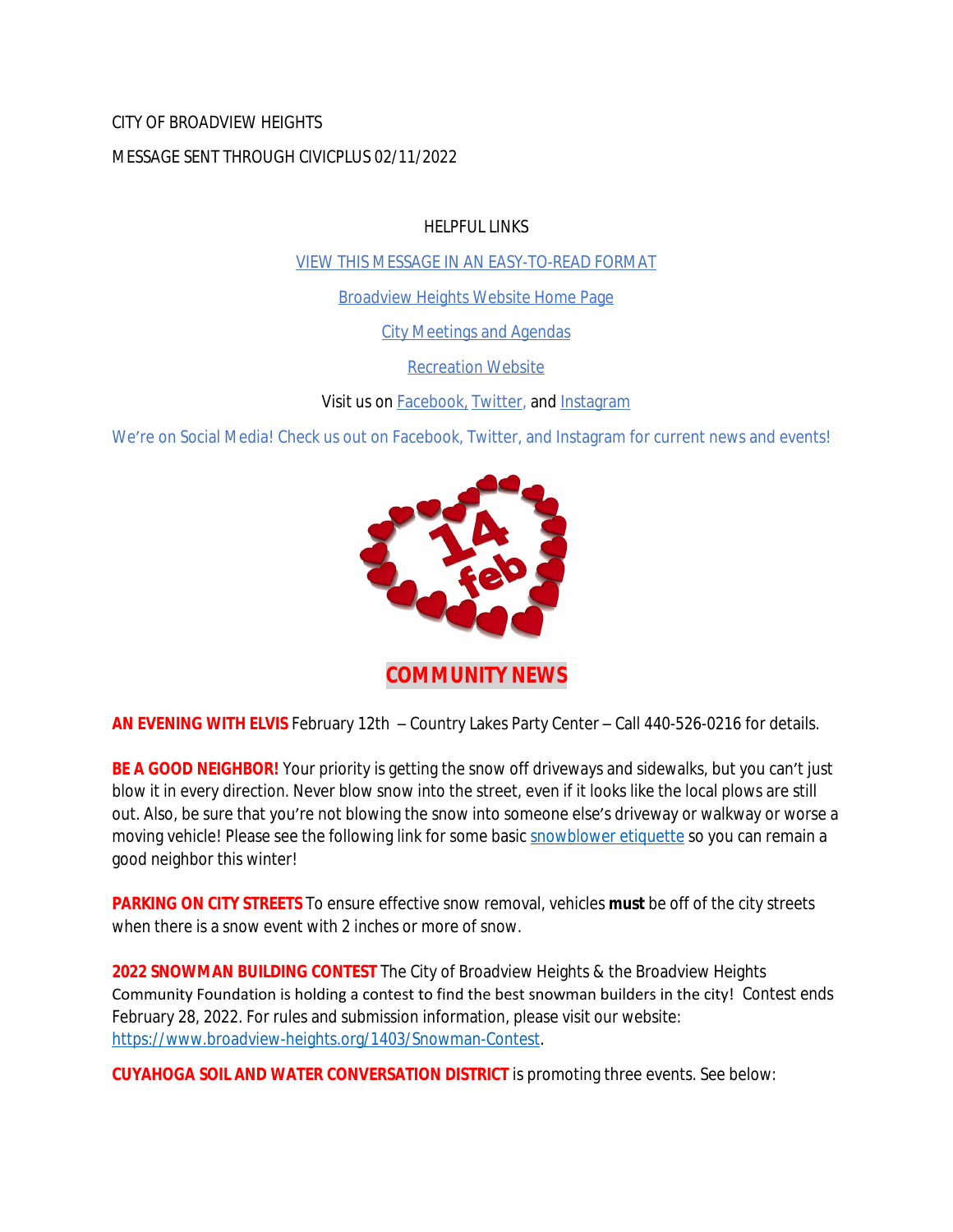- Native Seed, Plant, and Tree/Shrub sale - [www.cuyahogaswcd.org/programs/native-seed-plant](http://www.cuyahogaswcd.org/programs/native-seed-plant-and-treeshrub-sales)and-treeshrub-sales
- Poster Contest - [www.cuyahogaswcd.org/events/2022/04/01/poster-contest-registration](http://www.cuyahogaswcd.org/events/2022/04/01/poster-contest-registration-deadline)deadline
- Master Rain Gardener - [www.cuyahogaswcd.org/events/2022/05/02/master-rain-gardener](http://www.cuyahogaswcd.org/events/2022/05/02/master-rain-gardener)

# **SERVICE DEPARTMENT**

**REDUCE WASTE: KICK THE GAME DAY PARTY TRASH TO THE CURB!** Here's some tips on how you can be prepared to [tackle waste and recycle right](https://www.broadview-heights.org/DocumentCenter/View/9215/Superbowl-Trash) during the Super Bowl this Sunday.

**DISPOSAL OF FURNITURE, MATTRESSES AND BOX SPRINGS** These items are to be disposed of with your regular trash. Upholstered items, mattresses and box springs MUST BE wrapped up in plastic (Painter's Plastic works well) to be picked up by Rumpke. Please contact Rumpke to inform them of the large item pick up 24 hours in advance at 1-800-828-8171. Additional information can be reviewed on our website [HERE.](https://www.broadview-heights.org/1027/Garbage-Recycling)

**DISCARDING OF WIPES** Please note that wipes (for example Clorox, Lysol, baby wipes…) are not to be flushed down toilets. These wipes are not made to breakdown. Please dispose of wipes in your garbage and only flush toilet paper. Thank you! NO wipes are flushable, even if the box says they are. Please dispose of wipes in your garbage and only flush toilet paper. Thank you!

# **ENGINEERING DEPARTMENT**

**PRESS RELEASE: CUY WEST ROYALTON ROAD SR 82 RESURFACING** The City of Broadview Heights in cooperation with the Ohio Department of Transportation (ODOT) proposes to resurface West Royalton Road from Seneca Blvd. to the Broadview Heights/North Royalton Corporation Line (approximately .75 miles). The work includes resurfacing, partial/full depth base pavement repairs, sidewalk replacement including ADA curb ramps, drainage improvements, apron improvements, and guardrail replacement. The construction is scheduled to commence in Spring 2023.

The City is seeking comments regarding environmental or social issues related to this project, including, but not limited to, the effect of the project on local residents, cultural resources (archaeological and history/architectural), ecological resources (streams, wetlands, etc.), and regulated materials (dump sites, underground and above ground storage tanks, etc.). Detailed environmental impacts are unknown at this time but could include historical impacts, floodplain impacts, ecological impacts, and could require waterway permits. Additionally, we would appreciate any information you may have on the existence of these features in the project area. Questions and/or comments regarding this project may be directed to Gary Yelenosky, City Engineer, by mail to City of Broadview Heights Engineering Department, 9543 Broadview Road, Broadview Heights, OH 44147, by phone (440) 838-4705, or by email [gyelenosky@broadview-heights.org](mailto:gyelenosky@broadview-heights.org) . Comments may be submitted by March 1st, 2022.

**IMPORTANT INFORMATION REGARDING TRAFFIC LIGHTS ON SR 82** The second set of signal heads in each direction is optically programmed to avoid giving conflicting indications to SR 82 traffic and potentially cause a vehicle to run a red light. Generally, whenever the first set of signals for EB or WB 82 traffic turns green, the second set will turn green as well. At the end of the phase, the first set should go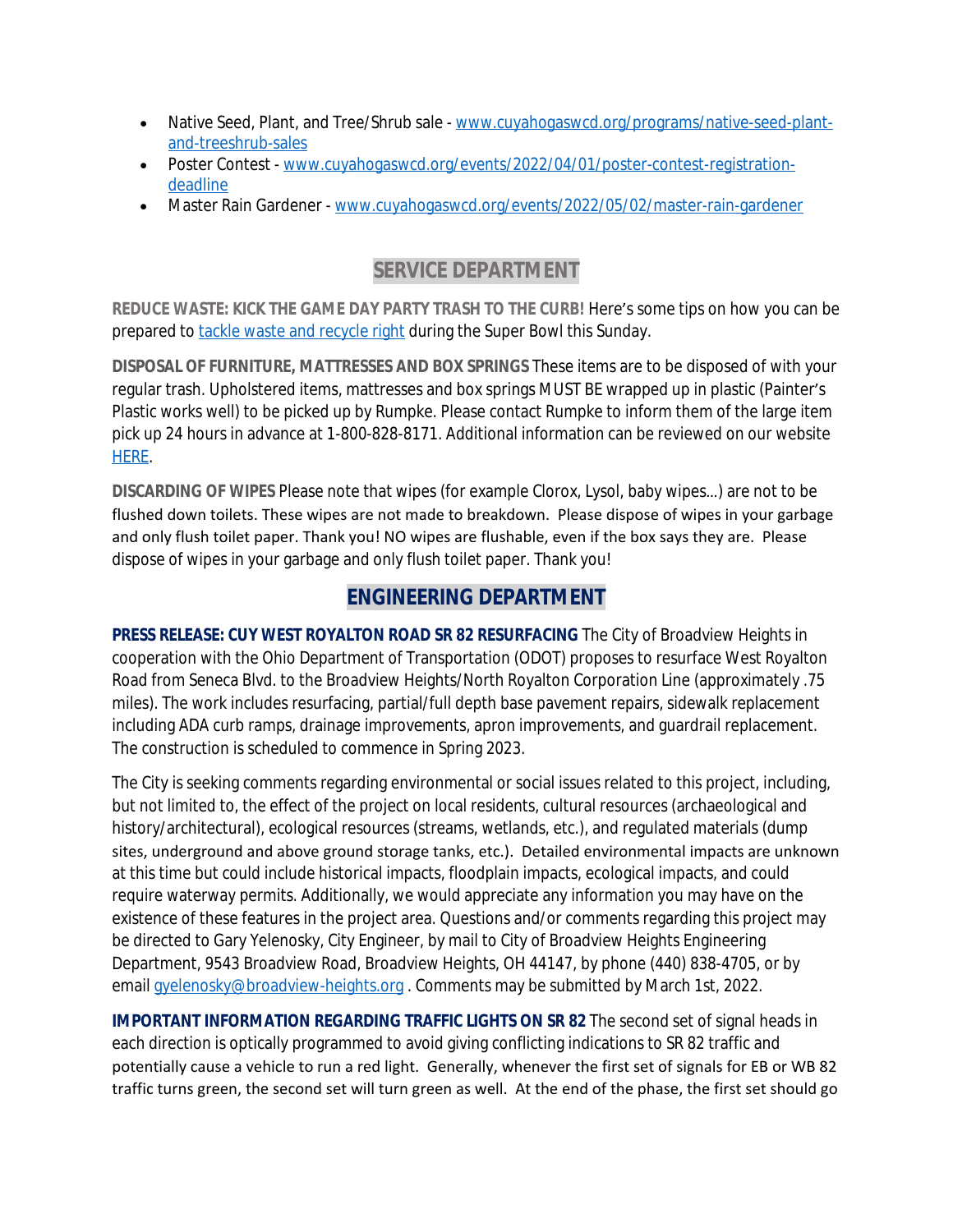to yellow and then red, while the second optically programmed set will remain green and activate the left turn arrows so as to clear out any traffic remaining between Market Place East and Glenwood. The optically programmed heads should only be visible to those vehicles in between the intersections so that vehicles back at the first set of signals do not mistakenly see green indications and think that they are able to proceed forward. Similarly, in instances where there is only side street demand on either Market Place East or Glenwood (but not both), the respective side street will be given a green light along with the downstream optically programmed heads so that vehicles turning right out onto 82 will be able to continue on their way through the adjacent intersection. Again, 82 traffic is seeing red at this time at the first set of signals and we do not want them to be able to see the second set of optically programmed signals which will be displaying green as this could cause them to run their red light. The optically programmed heads are a safety measure that is necessary when you have a signalized offset intersection such as this.

**POINT OF SALE INSPECTION OF SEPTIC SYSTEMS** Please see the ordinance regarding the Point of Sale Inspection for residents with septic systems. [1048.01 ORDINANCE POINT OF SALE INSEPECTIONS OF](https://codelibrary.amlegal.com/codes/broadviewhts/latest/broadview_oh/0-0-0-13398)  SEPTIC SYSTEMS.

## **THE CITY OF BROADVIEW HEIGHTS IS ACCEPTING APPLICATIONS**

### **PART TIME POSITIONS:**

Apply online at: <https://www.broadview-heights.org/jobs.aspx>

**RESIDENT SERVICES ATTENDANT** This position is responsible for providing excellent customer service by greeting and assisting the public as they call or enter City Hall and/or the Recreation Center. Ensures that visitor logs are completed and information and directions are provided as needed. Performs a variety of customer service and support tasks. Please [visit our website](https://www.broadview-heights.org/Jobs.aspx?UniqueId=98&From=98&CommunityJobs=False&JobID=Resident-Services-Attendant-135) for more information and to apply.

**PT HUMAN SERVICES DRIVER** Provides transportation services to ambulatory and/or wheelchair residents to and from private homes to the community building, grocery stores and recreational day trip facilities. Position also performs general customer service duties to support the Human Services function. Hours of work are Monday - Friday, 10 – 15 hours/week, with occasional evenings/weekends as needed. Must have current Ohio Driver's license (no CDL), have a clean driving record and background check, and be able to lift up to 35 lbs. Apply **HERE** for more information.

**PART TIME HEAD LIFEGUARD** Performs all Lifeguard duties and maintains presence on pool deck when not Lifeguarding; oversees Lifeguards and Water Safety Instructors to ensure duties are completed properly and safety is maintained. Must have current certifications, prior supervisory experience and at least 2 years' experience as a Lifeguard.

**LIFEGUARD** Evening/Weekend and Day Shift positions are currently open. Must hold current Lifeguard Certification. We offer free certification training to be a Water Safety Instructor to our interested Lifeguards. Must be at least 15 years old. Please apply online or contact our Aquatics Manager at [udrinko@broadview-heights.org](mailto:udrinko@broadview-heights.org).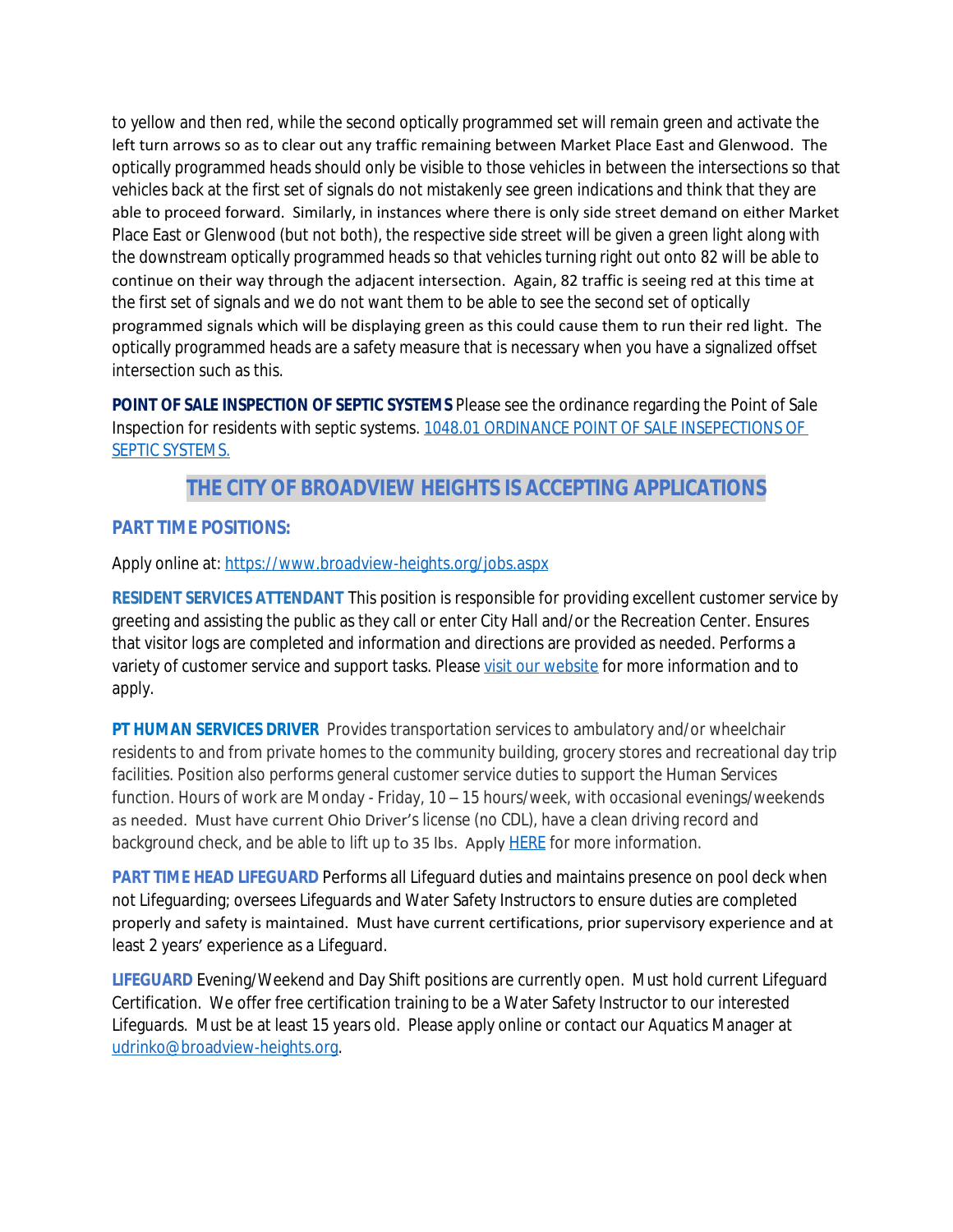### **RECREATION DEPARTMENT**

**PICKLE BALL** Open courts for pickle ball, Monday – Friday, 11:30am-2:30pm Sunday mornings as well. Come join us!

**NEW BATTING CAGE** Over the next few weeks, there will be a new batting cage installed in the Auxiliary Gym, more information will be out soon.

**SPRING SOCCER** is right around the corner. Games are scheduled to begin Saturday April 9th and will run for 6 weeks. If you played in the fall you are automatically registered for spring, you don't need to re-register. If you did not play in the fall and want to play in the spring you can register at [www.bhrec.org/register](http://www.bhrec.org/register) between February 1st and February 28th. If you have additional questions about soccer visit our soccer page on the website at:<https://broadview-heights.org/243/Soccer>

**BASEBALL / SOFTBALL / TEE BALL** registrations are going on now and will close on March 15th. If you do not register by March 15th you are not guaranteed a spot on a team. For more information visit our website at<https://broadview-heights.org/643/Baseball-Softball>

LIFEGUARDS We are hiring lifeguards for all shifts, please contact Ursula Drinko at [udrinko@broadview](mailto:udrinko@broadview-heights.org)heights.org for more information.

**PROGRAMS/MEMBERSHIPS** Please visit us **our website here** for information on current programs, memberships and activities.

#### **CHECK US OUT ON FACEBOOK AND INSTAGRAM!**

#### **CURRENT OPERATING HOURS:**

Monday through Friday 5:30AM – 10:00PM Saturday 7:30AM – 8:00PM Sunday 7:30AM - 6:00PM

## **HUMAN SERVICES DEPARTMENT**

**FREE COVID-19 AT HOME TEST KITS** In December, as the Omicron variant of the Coronavirus led to a spike in cases, the federal government announced it would start mailing [at-home Covid test kits](https://www.nbcnews.com/health/cold-and-flu/startling-americans-feel-increased-anxiety-covid-cases-surge-rcna9415) for free to any U.S. household that requests one. Every home in the U.S. is eligible to order 4 free at- home COVID- 19 tests. Orders will usually ship in 7-12 days. To request your free kits, log on to [www.covidtests.gov](http://www.covidtests.gov) and click on "Order Free At-Home Tests".

**AARP TAX-AIDE PROGRAM** The AARP Tax-Aide Program will NOT be scheduling appointments at the Broadview Heights Human Services Department in 2022 for the 2021 tax year. Due to a shortage of volunteers, they will be taking appointments ONLY at area branches of the Cuyahoga County Public Libraries. Please call the specific branch to schedule an appointment. The Tax-Aide sites in Cuyahoga County are: Brecksville Branch at 9089 Brecksville Rd. (440-526-1102), Middleburg Heights Branch at 16699 Bagley Rd. (440-234-3600), North Royalton Branch at 5071 Wallings Rd. (440-237-3800) and the